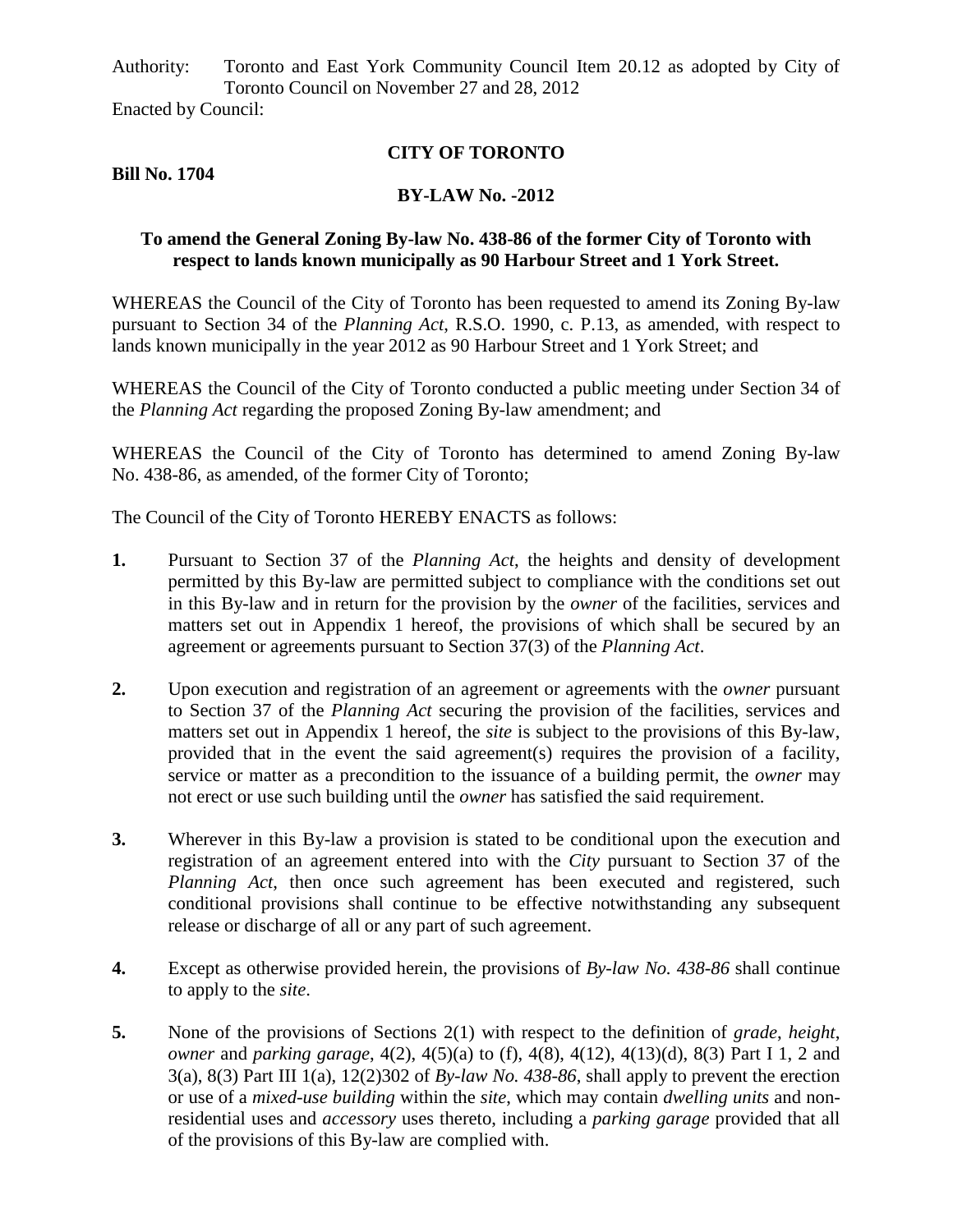- **6.** The *lot* on which the uses are located shall comprise at least the *site*.
- **7.** The total combined *residential gross floor area* and *non-residential gross floor area* erected or used on the *site* shall not exceed 192,000 square metres.
- **8.** The total *residential gross floor area* erected or used on the *site* shall not exceed 95,000 square metres and the total number of *dwelling units* erected or used on the *site* shall not exceed 1,305.
- **9.** The total *non-residential gross floor area* erected or used on the *site*,
	- **(a)** shall not exceed 97,000 square metres,
	- **(b)** exclusive of the part of the below *grade parking garage* used for parking of motor vehicles whose users are not occupants or customers of the *mixed-use building*.
- **10.** At least ten per cent (10%) of the total number of *dwelling units* erected or used on the *site* shall have three or more bedrooms.
- **11.** No part of any building or structure erected within the *site* shall be located above *grade* otherwise than wholly within a *building envelope*, except for the type of structures listed in the column entitled "STRUCTURE" in the following chart, provided that the restrictions set out opposite the structure in the columns entitled "MAXIMUM PERMITTED PROJECTION" and "OTHER APPLICABLE QUALIFICATIONS" are complied with:

| $\ldots$                                                                                                                                    |                                                                                                                                                                                                                                                                                                                         |                                                                                                                           |
|---------------------------------------------------------------------------------------------------------------------------------------------|-------------------------------------------------------------------------------------------------------------------------------------------------------------------------------------------------------------------------------------------------------------------------------------------------------------------------|---------------------------------------------------------------------------------------------------------------------------|
| <b>STRUCTURE</b>                                                                                                                            | <b>MAXIMUM PERMITTED</b><br><b>PROJECTION</b>                                                                                                                                                                                                                                                                           | <b>OTHER APPLICABLE</b><br><b>QUALIFICATIONS</b>                                                                          |
| A. light fixtures, cornices,<br>sills, eaves, bay windows,<br>mullions, ornamental or<br>architectural elements,<br>balustrades, public art | 1.0 metres                                                                                                                                                                                                                                                                                                              | Provided the height of the<br>"STRUCTURE" is no higher<br>than that portion of the<br>building to which it is<br>attached |
| B. balconies on <i>Towers</i> 2 and<br>3, except where prohibited as<br>shown on Map 2.                                                     | not more than 1.5 metres from<br>the wall where it is attached,<br>except that within Area B as<br>shown on Map 2, between<br>grade and 165.0 metres above<br><i>grade</i> , no more than 75% of<br>the balconies attached to the<br>face of Tower 2 shall project<br>more than 0.75 metres from<br>the face of Tower 2 | No balconies are permitted on<br>Tower 1 or the podium base<br>of the building                                            |
| C. canopies, other than<br>canopies set out in D. below                                                                                     | not more than 3.5 metres from the<br>wall where it is attached                                                                                                                                                                                                                                                          | Provided the height of such<br>"STRUCTURE" is not greater<br>than 6.0 metres                                              |
| D. canopy along York Street                                                                                                                 | A minimum of 3.0 metres and not<br>more than 4.5 metres from the<br>wall where it is attached                                                                                                                                                                                                                           | Area beneath the canopy is to<br>be free and clear of all<br>obstructions. No patios, cafes                               |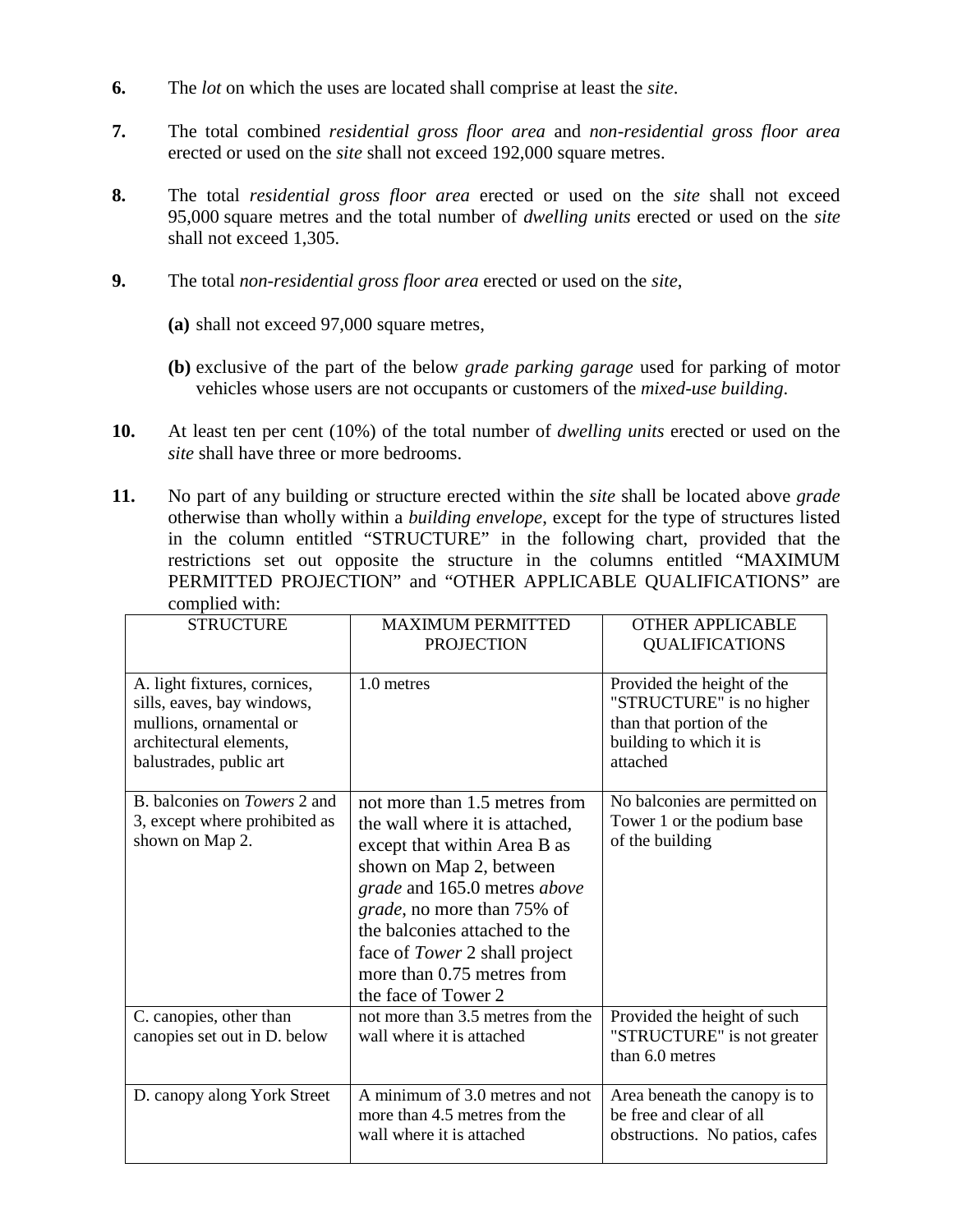|                                                                                                                                                                                                                                                                                                                                                                                |                              | are permitted within the area<br>under the canopy                                                                                    |
|--------------------------------------------------------------------------------------------------------------------------------------------------------------------------------------------------------------------------------------------------------------------------------------------------------------------------------------------------------------------------------|------------------------------|--------------------------------------------------------------------------------------------------------------------------------------|
| E. parapets                                                                                                                                                                                                                                                                                                                                                                    | Maximum 1.0 metre projection | Provided the height of such<br>"STRUCTURE" is not greater<br>than 1.0 metre above the<br>height limits established in<br>this By-law |
| F. fences, safety railings and<br>guardrails                                                                                                                                                                                                                                                                                                                                   | no restriction               | Provided the height of such<br>"STRUCTURE" does not<br>exceed 3.0 metres above<br>finished ground level                              |
| G. stairs, stair enclosures,<br>ramps, wheel chair ramps<br>and/or stairs (and associated<br>structures), underground<br>garage ramps and their<br>associated structures, garbage<br>and servicing areas and their<br>associated structures,<br>retaining walls, air shafts,<br>transformer vaults and<br>elements required for the<br>functional operation of the<br>building | No restriction               | Provided the height of such<br>"STRUCTURE" does not<br>exceed 2.0 metres above<br>finished ground level                              |
| H. any building or structure<br>related to an above grade<br>publicly accessible PATH<br>connection                                                                                                                                                                                                                                                                            | No restriction               | No restriction                                                                                                                       |
|                                                                                                                                                                                                                                                                                                                                                                                |                              |                                                                                                                                      |

- **12.** The *height* of each portion of a building or structure erected above *grade* within the *site*, shall in respect of each *building envelope* area, have a maximum *height* in metres as shown following the symbol H on the attached Map 2 for the corresponding *building envelope* area.
- **13.** The preceding section of this By-law does not apply to prevent the erection or use above the said *height* limits of:
	- (a) with respect to *Tower 1* and *Area A*, parapets, fences, railings, balcony and terrace guards and dividers, decorative screens, privacy screens, wind screens, planters, elevator shafts and enclosures, balustrades, open air recreation, safety or wind protection purposes and window washing equipment, for unenclosed heating, ventilation, or cooling equipment such as chimneys, stacks, *solar energy devices* and flues, extending no more than 2.0 metres above the applicable *height*  limit shown on Map 2,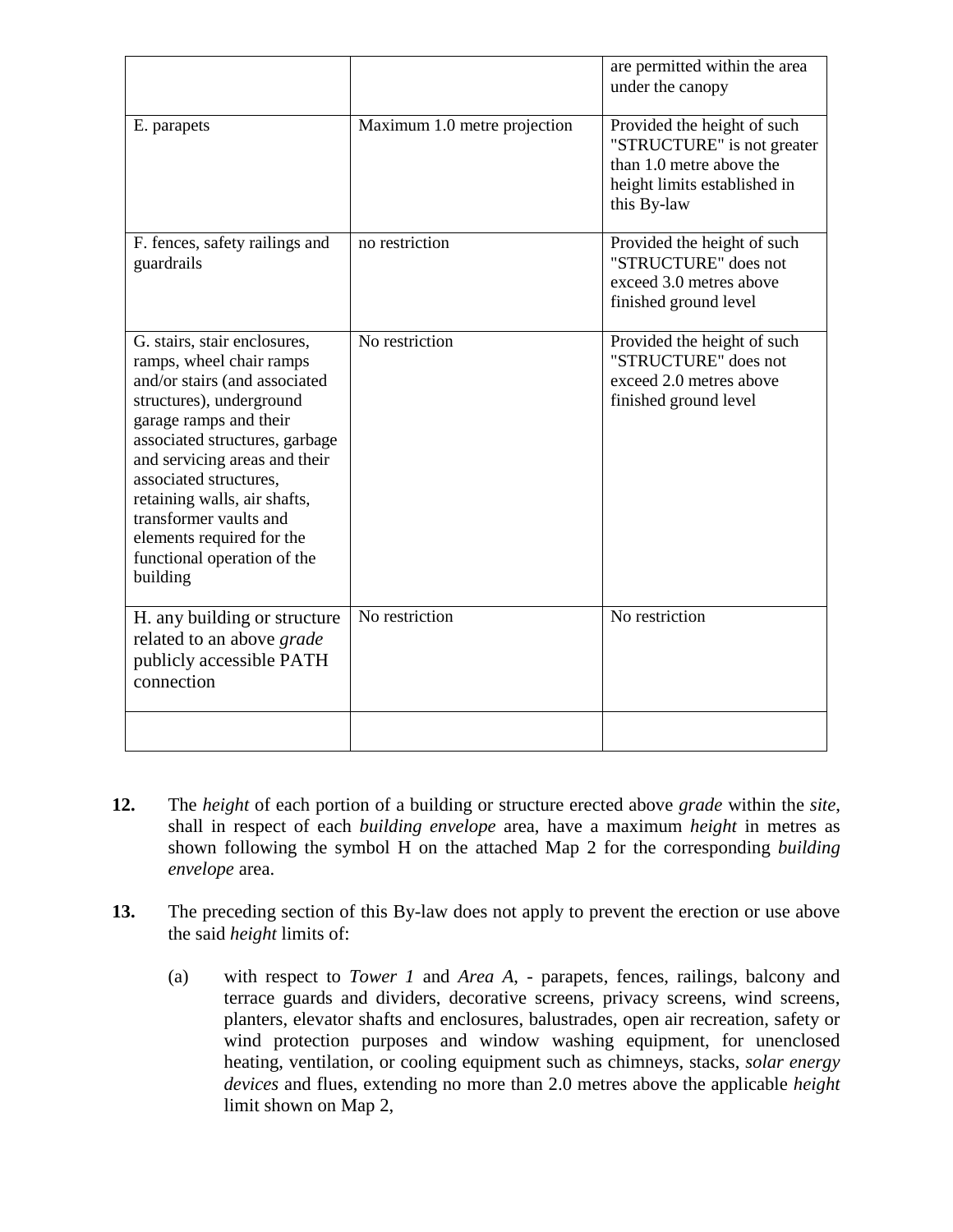- (b) a mechanical penthouse extending no more than 10.0 metres above the applicable *height* limit shown on Map 2 for *Tower 1*, and
- (c) those structural projections permitted to be outside a *building envelope* by Section 11 hereof provided the restrictions set out therein are complied with, which for clarity does not permit any additional heights above the height limits shown for *Tower 2* and *Tower 3*.
- **14.** A continuous pedestrian weather protection, consisting of a colonnade or canopy, with a minimum horizontal width of 3.0 metres, shall be provided along the west and south frontages of the *site* shown on Map 2.
- **15.** A minimum of 2 square metres for each *dwelling unit* of indoor *residential amenity space*  shall be provided in a multi-purpose room or rooms (whether or not such rooms are contiguous), at least one of which contains a kitchen and a washroom.
- **16.** Notwithstanding the requirements of Section 15 of this By-law regarding indoor *residential amenity space*, a maximum of 70% of the total indoor *residential amenity space* required by Section 15 to be provided indoors, may be located in a *fitness club*, provided,
	- (a) no residents of the *mixed-use building* are excluded from eligibility as members of the *fitness club*, and
	- (b) the remaining indoor *residential amenity space* otherwise required by Section 15 of this By-law and not located within the *fitness club*,
		- 1. is provided elsewhere within the *mixed use building* for the exclusive use of its residents, in which event it need not be contiguous to the *fitness club*, and
		- 2. is not located within guest suites.
- **17.** A minimum of 1.8 square metres for each *dwelling unit* of outdoor *residential amenity space* shall be provided, of which at least 40 square metres shall be in a location adjoining or directly accessible to indoor *residential amenity space.*
- **18.** A minimum of one *loading space - type "G"*, two *loading spaces – Type "A"*, three *loading spaces - type "B"* and four *loading spaces - type "C"*, shall be provided and maintained on the *site.*
- **19.** *Parking spaces* shall be provided and maintained in an underground *parking garage*  within the *site* in accordance with the following minimum and maximum requirements,
	- (a) *dwelling units* a minimum of 0.32 *parking spaces* for each *dwelling unit*,
	- (b) notwithstanding the preceding subsection (a), the total number of *parking spaces*  required to satisfy parking requirements for *dwelling units* may be reduced by 4 *parking spaces* for each *car-share parking space,* up to a maximum of twenty-one *car-share parking spaces,* provided in the underground *parking garage,*
	- (c) no more than 21 *car-share parking spaces* shall be permitted within the *site*, and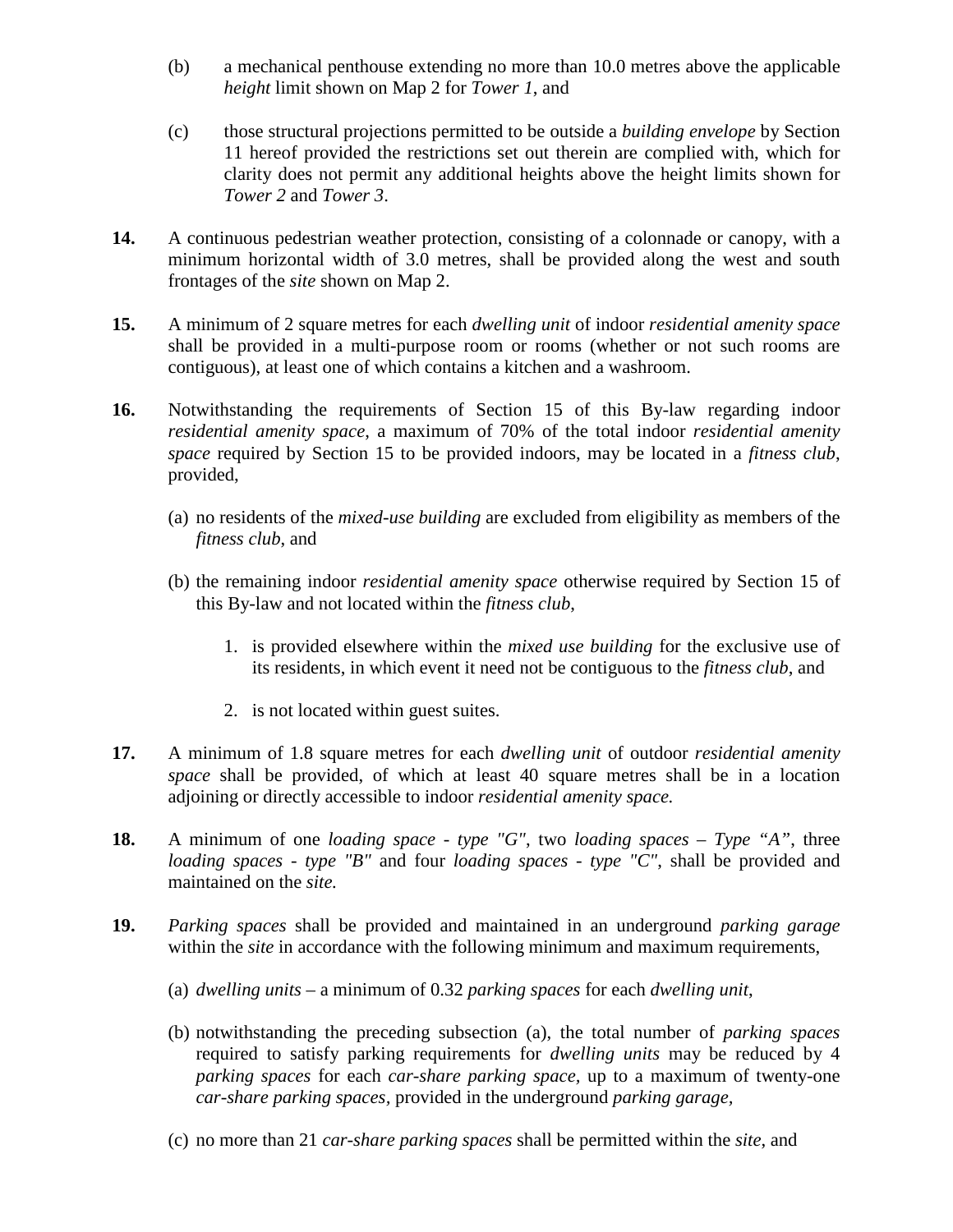- (d) parking for non residential uses and residential visitor parking shall be satisfied by the provision of at least 360 *parking spaces*, which while *accessory* to the *mixed-use building* may be occupied by motor vehicles whose users are not occupants or customers of the *mixed-use building* and for which the *owner* may charge a fee for the use of such *parking spaces*
- **20.** Notwithstanding the provisions in Section 4(17) of *By-law No. 438-86*, which require "that the minimum width of a *parking space* shall be increased by 0.3 metres" when it is obstructed as set out in paragraph (e) of Section 4(17), that provision shall not apply to obstructed parking spaces located in the underground *parking garage* provided they constitute no more than 25% of the total number of its *parking spaces*.
- **21.** Notwithstanding the provisions in Section 4(17) of *By-law No. 438-86*, which specify the minimum height and length of a *parking space*, a *bicycle parking space* may protrude into a *parking space* provided it protrudes no more than 1.0 metre so as to reduce the length of the *parking space* at a height of 2 metres above the finished surface.
- **22.** *Bicycle parking spaces* for visitors located within the *site* may be provided within a secured room, notwithstanding that the definition of *bicycle parking space - visitor"* in section 2(1) of *By-law No. 438-86* does not include spaces within a secured room.
- **23.** *Bicycle parking spaces* for occupants located within the *site* may be provided within the secured underground *parking garage*, notwithstanding that the definition of *bicycle parking space - occupant* in section 2(1) of *By-law No. 438-86* only allows spaces within a secured room or area.
- **24.** Notwithstanding the provisions in Section 4(5)(i) of *By-law No. 438-86*, which require ingress and egress to and from parking facilities to be by way of unobstructed driveways or passageways, card reading devices and their associated poles shall not constitute obstructions.
- **25.** None of the provisions of this By-law shall apply to prevent a temporary *sales office* on the *site*.
- **26.** Notwithstanding any existing or future severances, partition, or division of the *site*, the provisions of this By-law shall apply to the whole of the *site* as if no severance, partition or division had occurred.
- **27.** Within the *site*, no person shall use any land or erect or use any building or structure unless the following municipal services are provided to the lot line and the following provisions are complied with,
	- (a) all new public roads have been constructed to a minimum of base curb and base asphalt and are connected to an existing public highway, and
	- (b) all water mains and sanitary sewers, and appropriate appurtenances, have been installed and are operational.
- **28.** For the purpose of this By-law, the following expressions shall have the following meaning,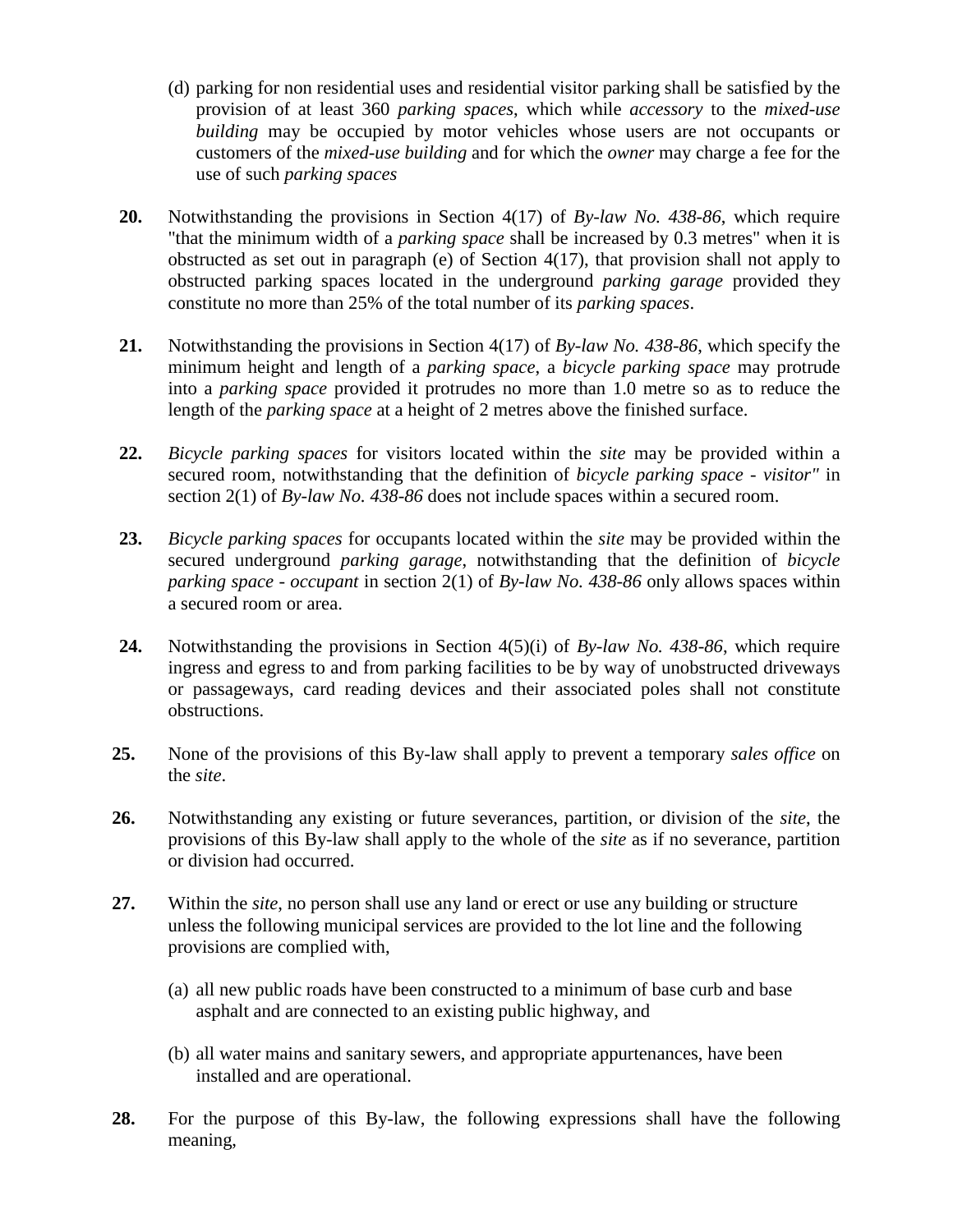- (a) "*Area A*" means the building podium permitted within the *site* shown as Area A on Map 2, being the entire *site* area with exception of *Tower 1*, *Tower 2*, and *Tower 3*,
- (b) "*building envelope*" means a building envelope for each height area as shown by an "H", and as delineated by the heavy lines on Map 2 attached hereto,
- (c) "*By-law No. 486-86*" means By-law No. 438-86, as amended, of the former City of Toronto being, "A By-law to regulate the use of land and the erection, use, bulk, height, spacing and other matters relating to buildings and structures and to prohibit certain uses of lands and the erection and use of certain buildings and structures in various areas of the City of Toronto,"
- (d) "*car-share parking space*" means a parking space used exclusively for the parking of a motor vehicle available for short term rental, including an option for hourly rental, for the use of at least the occupants of a building erected within the *site*,
- (e) "*City*" means the City of Toronto,
- (f) "*grade*" means the Canadian Geodetic elevation of 76.89 metres,
- (g) "*height*" means the vertical distance between *grade* and the highest point of the building or structure,
- (h) "*fitness club*" means a commercial club containing exercise facilities for its members,
- (i) "*owner*" means the fee simple owner(s) of the *site*,
- (j) "*parking garage*" means a building or portion of a building, other than a *private garage*, located below *grade* that is used for the temporary parking of motor vehicles, as an *accessory* use to the principle use or uses permitted on the *site*, except that *parking spaces* which are *accessory* to non-residential uses within the *mixed-use building* may also be occupied by motor vehicles whose users are not occupants or customers of the *mixed-use building* and the *owner* may charge a fee for the use of such *parking spaces*,
- (k) "*sales office"* means an office, or sales trailer, used exclusively for the initial sale and/or initial leasing of *dwelling units* or the non residential uses to be erected on the *site*,
- (l) "*site*" means those lands outlined by heavy lines on Map 1 attached hereto,
- (m)"*Tower 1*", *Tower2"* and "*Tower 3*" each mean respectively the building towers permitted within the *building envelope* areas shown as Tower 1, Tower 2 and Tower 3 on Map 2,
- (n) "*solar energy device*" means a structure that collects energy from the sun that is converted to produce electrical or thermal energy, and
- (o) each other word or expression, which is italicized in this by-law shall have the same meaning as each such word or expression as defined in *By-law No. 438-86*.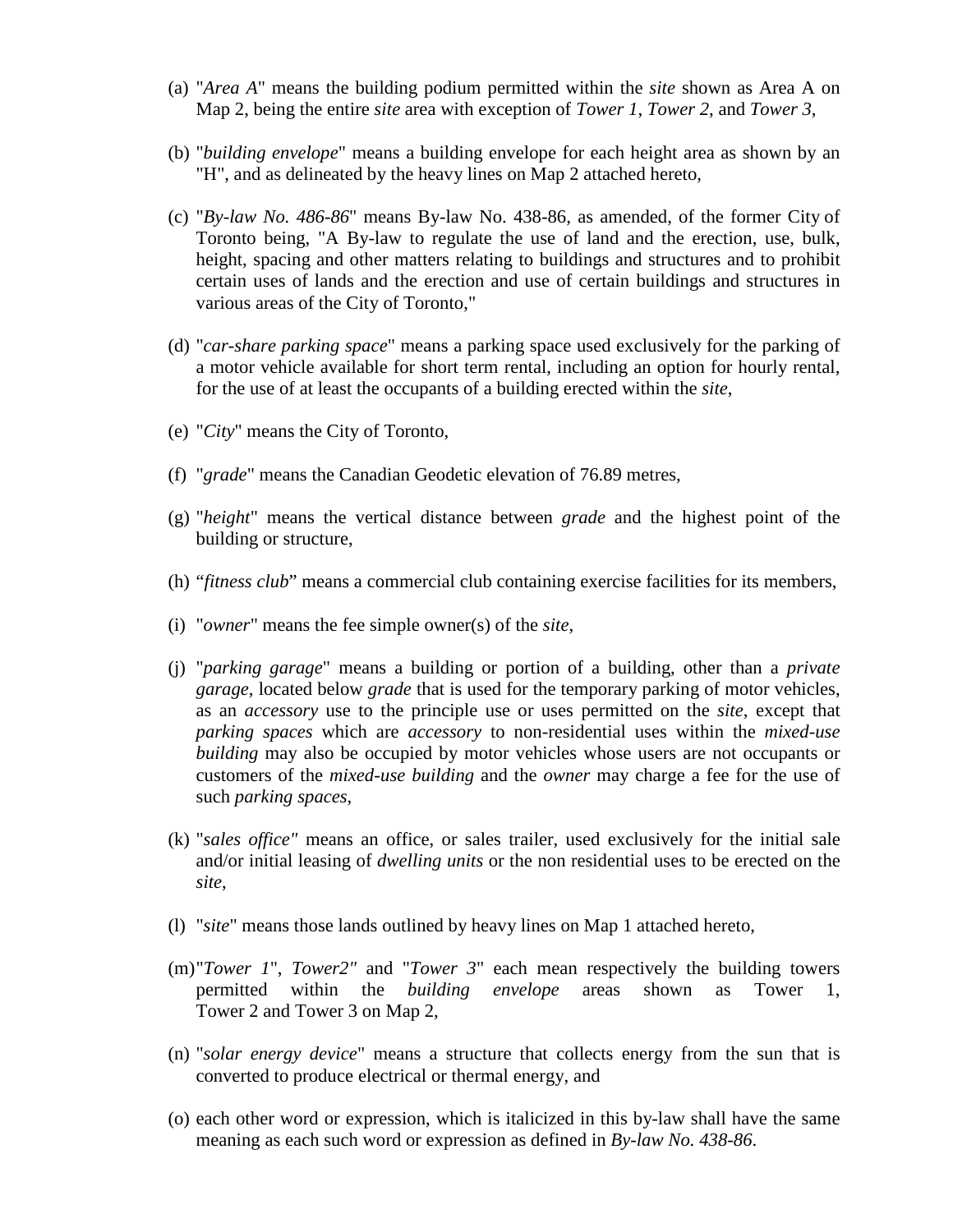ENACTED AND PASSED this day of November, A.D. 2012.

FRANCES NUNZIATA, Speaker City Club and Speaker City Club and Speaker City Club and Speaker City Club and Speaker City Club and Speaker City Club and Speaker City Club and Speaker City Club and Speaker City Club and Speake

City Clerk

(Corporate Seal)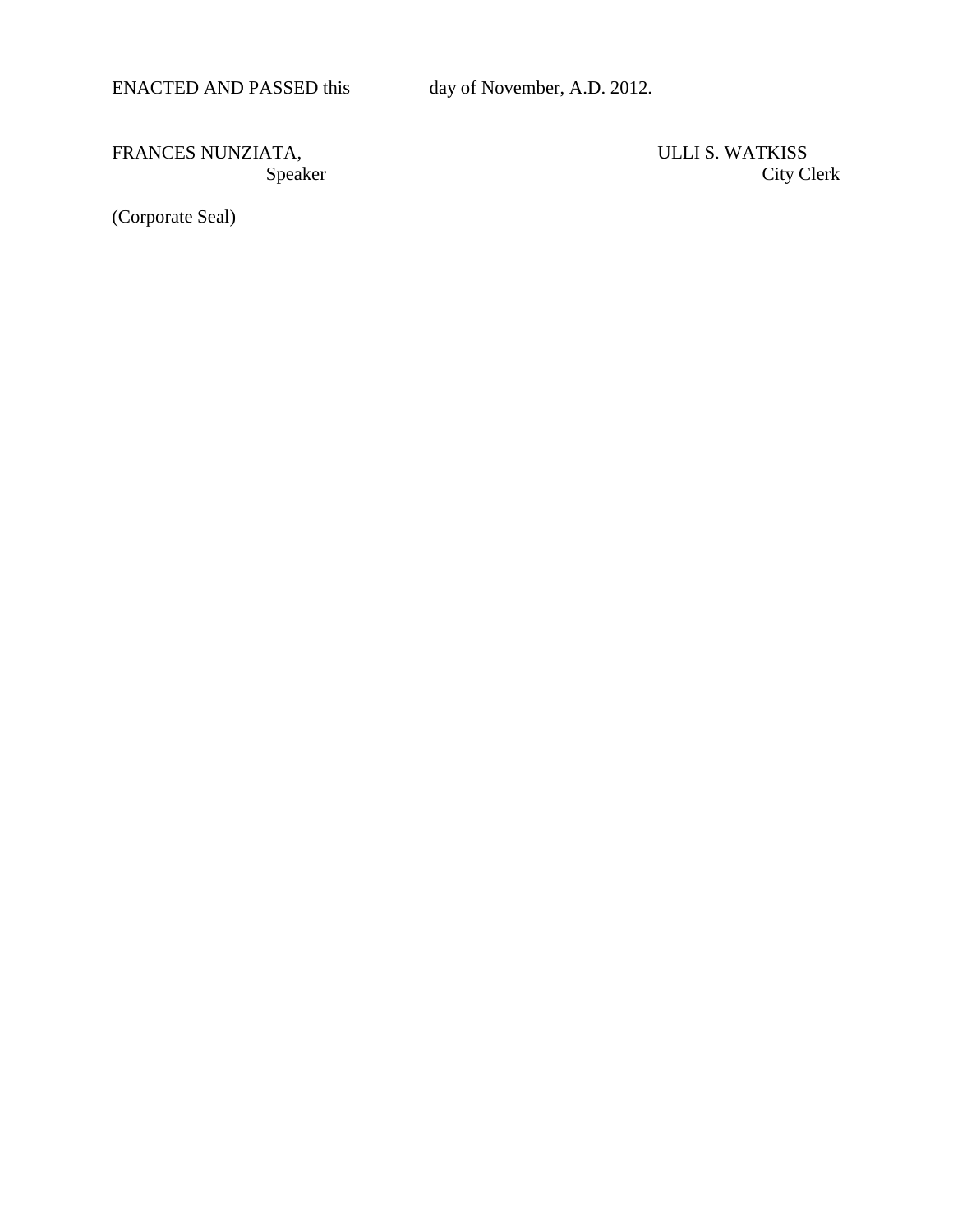

File # 11 295626 0Z

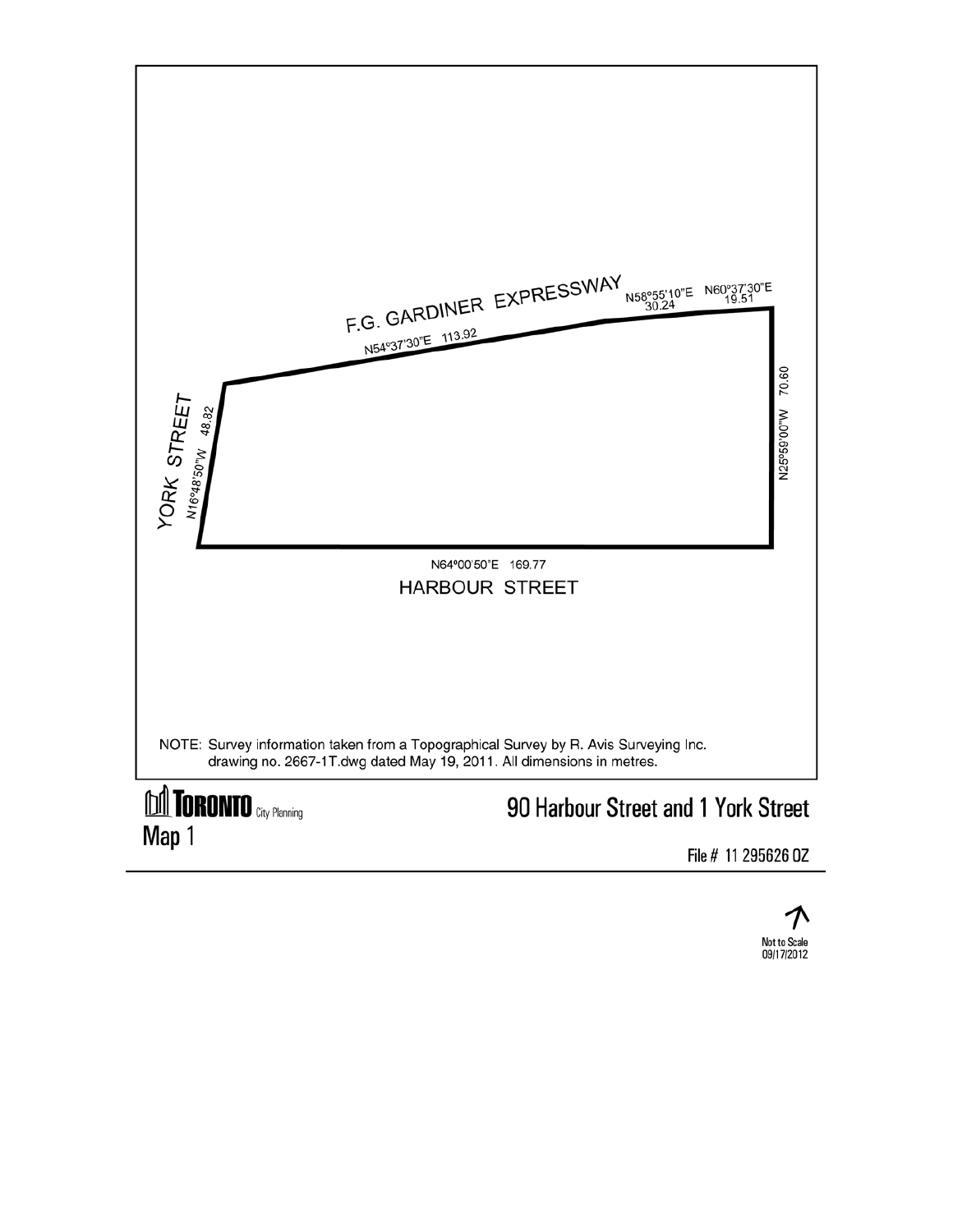

Map 2

File # 11 295626 0Z

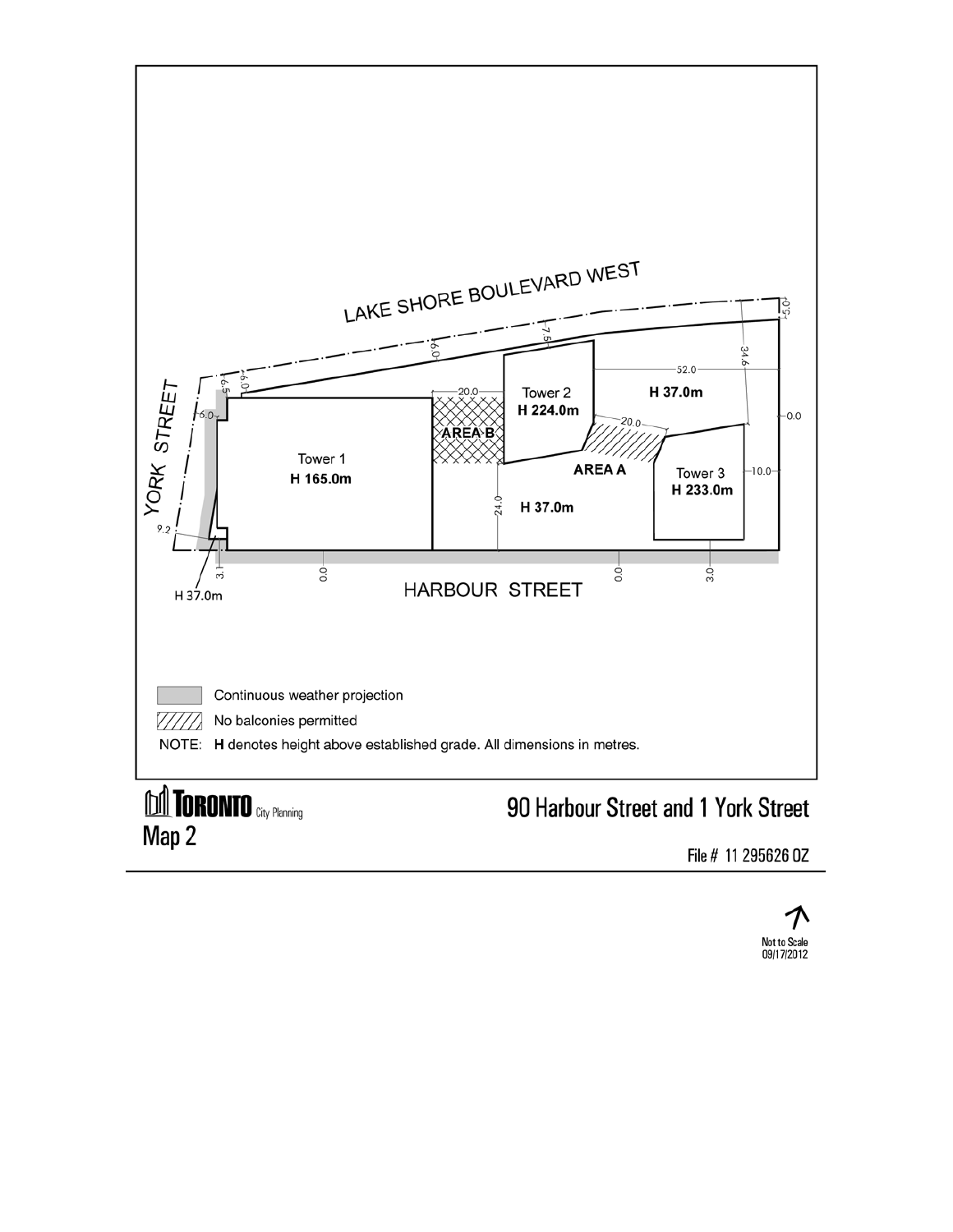## Appendix 1 Section 37 Provisions

The facilities, services and matters set out herein are the matters required to be provided by the *owner* of the *site* at its expense to the *City* in accordance with an agreement or agreements, pursuant to Section 37(3) of the *Planning Act*, in a form satisfactory to the *City* with conditions providing for indexing escalation of all financial contributions from the passage of the zoning by-law, no credit for development charges, indemnity, insurance, HST, termination and unwinding, and registration and priority of agreement whereby the *owner* shall agree as follows:

Heritage Items will be incorporated either within the *site* or its vicinity.

Wind mitigation measures shall be implemented.

At least ten percent (10%) of the total number of *dwelling units* shall be designed as three bedroom units.

A *fitness club* accessible to the residents of the proposed building, and in the event the *fitness club* ceases operation as a commercial fitness club, the area containing the *fitness club* shall be available, at no cost, to a residential condominium corporation within the *site*.

Removal of the vehicle lay-by located on Harbour Street.

Payment of Ten Million Dollars (\$10,000,000.00) (the "F.G. Gardiner - Ramp Modification Payment"), to be applied by the City, as directed by the Chief Planner in consultation with the Ward Councillor, for the following purposes:

the modification of the traffic ramps exiting from the Frederick G. Gardiner Expressway at York Street, Bay Street, and Yonge Street, (the "F.G. Gardiner - Ramp Modification"),

any funds from the F.G. Gardiner - Ramp Modification Payment not applied to the F.G. Gardiner - Ramp Modification are intended to be applied to either or both of,

improvements to the park located north of Queens Quay West, east of York Street, west of 85 Harbour Street and south of Harbour Street, being the York Street "Off-Ramp" park, and

the Jack Layton Ferry Terminal revitalization.

as follows:

upon the passage by Council of the Amending By-laws, - the sum of One Million Dollars (\$1,000,000.00), which is intended to facilitate the immediate start of the design process for the F.G. Gardiner - Ramp Modification,

prior to the issuance of the first Above-Grade Building Permit, - the further sum of Four Million Dollars (\$4,000,000.00), and

the further sum of Five Million Dollars (\$5,000,000.00) upon the first to occur of,

(1) the first occupancy of any part of the proposed building, and